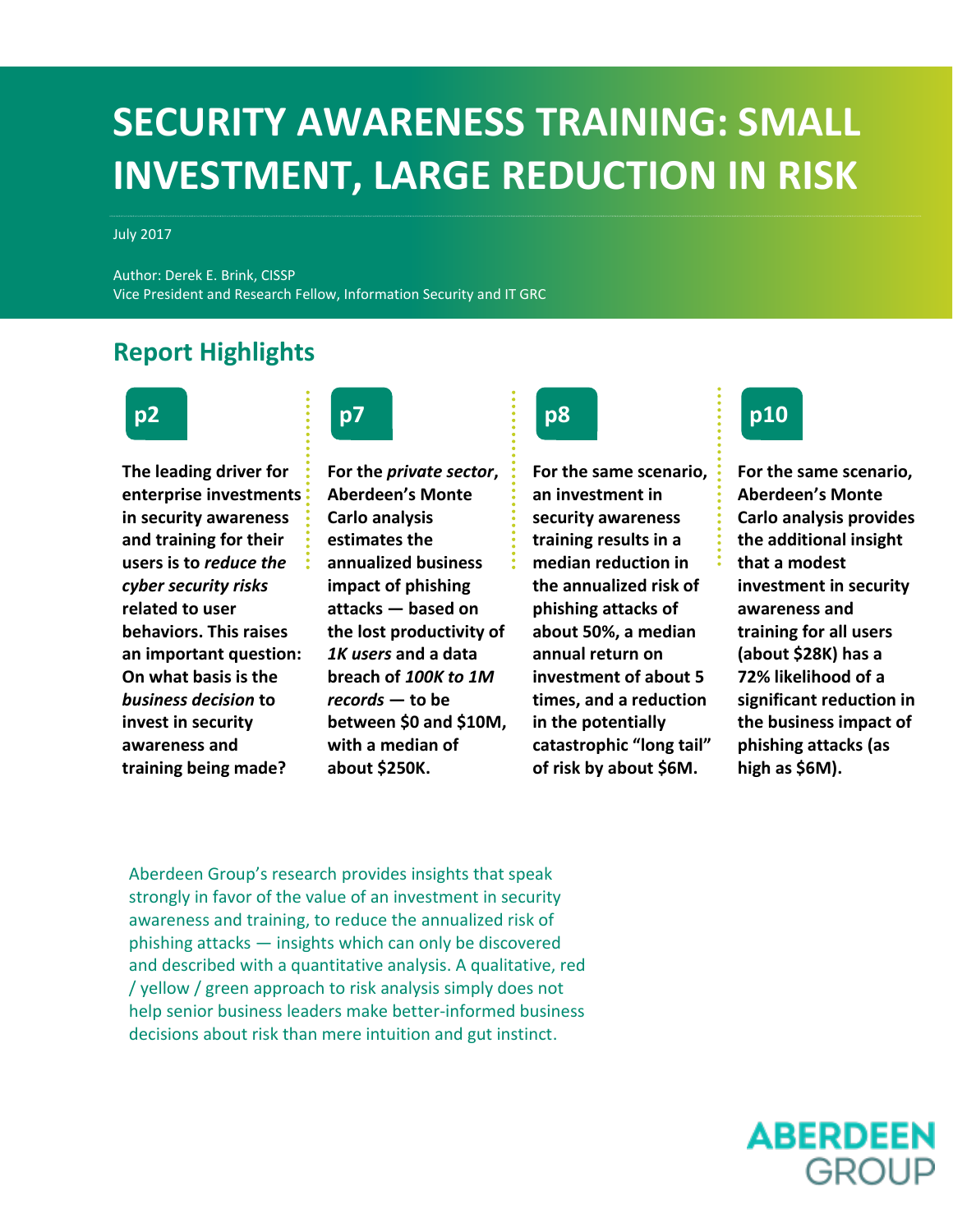**The leading driver for enterprise investments in security awareness and training for their users is to** *reduce the cyber security risks* **related to user behaviors. This raises an important question: On what basis is the**  *business decision* **to invest in security awareness and training being made?**

2

## Why Do Organizations Invest in Security Awareness and Training?

It comes as no surprise that the leading driver for enterprise investments in **security awareness and training** for their users is to **reduce the cyber security risks** related to user behaviors (see Figure 1) — for example, opening email attachments or clicking on malicious links in phishing attacks.

## **Figure 1: Reducing the Cyber Security Risks Related to User Behaviors is the Leading Driver for Enterprise Investments in Security Awareness and Training**



Source: CISO workshop (N = 33); Aberdeen Group, August 2016

Based on Aberdeen Group's workshop with more than 30 enterprise security leaders, about 9 out of 10 (91%) organizations are investing in some form of computer-based user training. But about 3 out of 4 (73%) train their users only **at the time of hire**, on an **ad hoc** basis (e.g., after an attack), or on an **annual** basis (e.g., to "check the box" for purposes of compliance). This raises an interesting, and important, question: *On what basis is the business decision to invest in security awareness and training being made?*

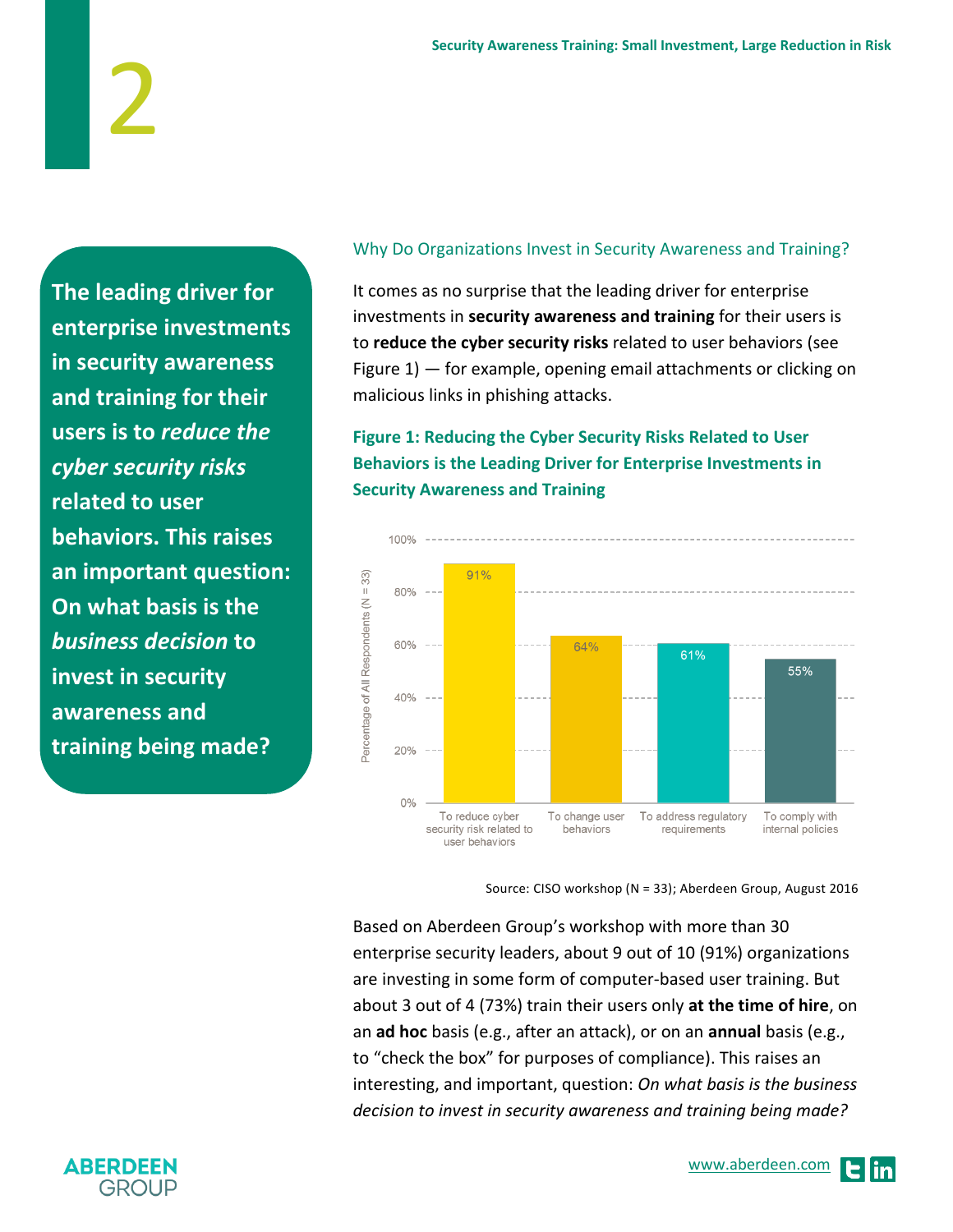Two Business Questions About Security Awareness and Training That Security Professionals Must Learn to Answer More Effectively

If the leading driver for investment in security awareness and training is to reduce the cyber security risk, the first business question is pretty clear:

## **What's the risk of phishing attacks?**

The answer to this question is *not* to provide senior business leaders with the technical details of what phishing attacks are; how and why they work; who they target and why; who is behind them, from where; publicly disclosed examples of organizations that have been affected; and detailed statistics and technical information about the latest trends. This kind of information is clearly appropriate for the security professional to understand, in their role as **subject-matter expert**.

But in their dual role as **trusted advisor** to the senior business leaders (who actually own the risk), the security professional's answer to this business question about phishing attacks must be expressed in terms of the proper definition of risk: **How likely are phishing attacks, and how much business impact do they have?**

The second business question that needs to be addressed is equally straightforward:

## **→** How will an investment in security awareness and **training for our users reduce the risk of phishing attacks?**

By default, most risk-based business decisions are made based on the *intuition*, *judgment*, and *gut instinct* of the senior business leader. Worse, senior business leaders may abdicate this responsibility to the technical and operational staff, who do their

**Two business questions that security professionals must learn how to deal with more effectively: What's the risk of phishing attacks? How will an investment in security awareness and training for our users reduce that risk?**

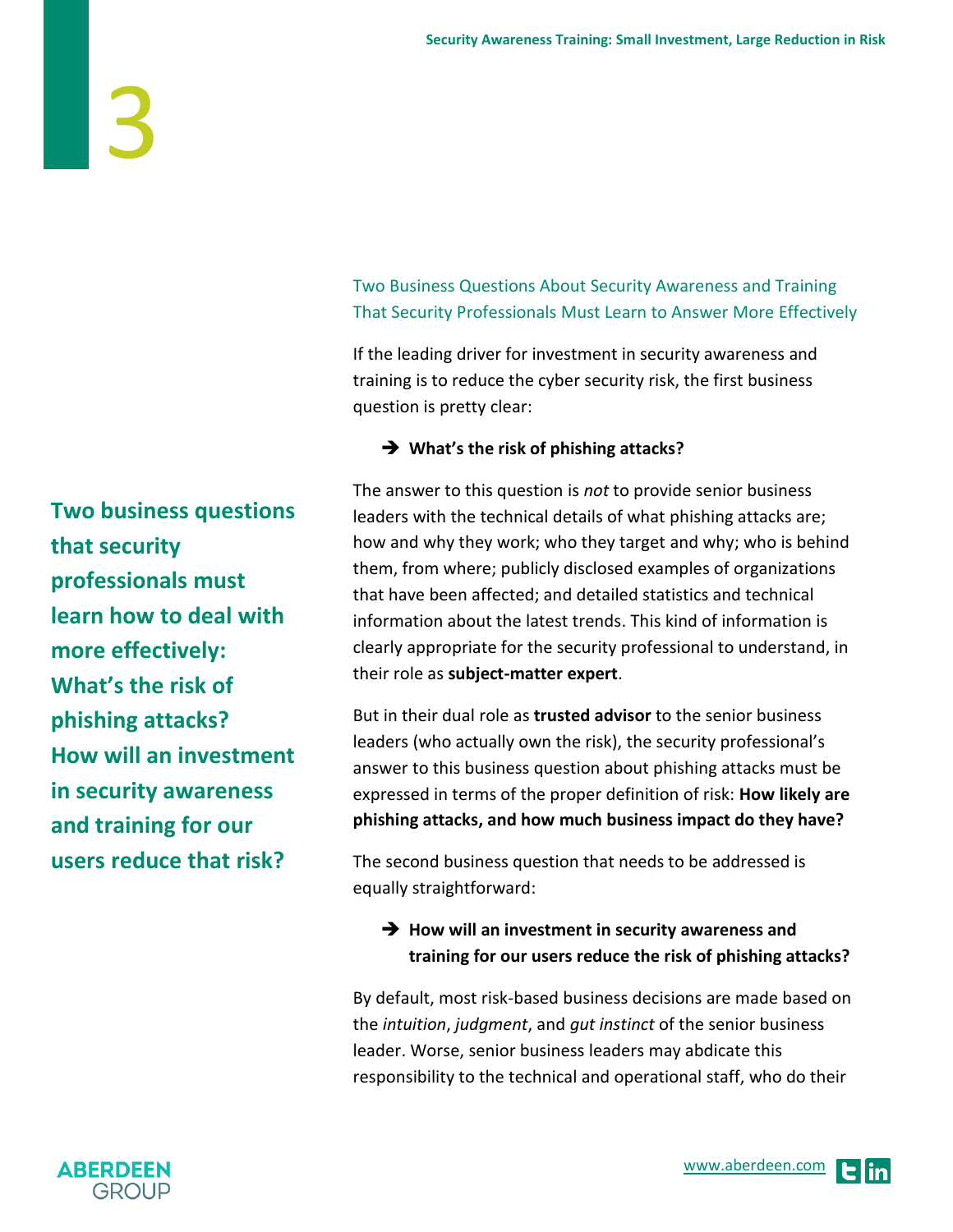$\rightarrow$  Related Research: *[7 Ways to Talk About](http://aberdeen.com/research/16684/16684-CL-SMB-Risk-Breach.aspx/content.aspx)  [Risk That Don't Help](http://aberdeen.com/research/16684/16684-CL-SMB-Risk-Breach.aspx/content.aspx)  [Make Better](http://aberdeen.com/research/16684/16684-CL-SMB-Risk-Breach.aspx/content.aspx)  [Business Decisions](http://aberdeen.com/research/16684/16684-CL-SMB-Risk-Breach.aspx/content.aspx)*

4

**Qualitative** assessments represent selected factors of likelihood and business impact in terms of *high / medium / low* or *red / yellow / green* — which are sometimes transformed into **pseudoquantitative** assessments by assigning numeric ranges, such as *1 to 5* or *1 to 100*.

These methods are widely perceived as being easy for senior business leaders to understand, but their value is dubious at best: doing math on these values is meaningless, and leaders are still asked to make important business decisions about risk based on an assessment of "yellow" or "72."

best to interpret "best practice" and management's appetite for risk to make a business decision that isn't actually theirs to make.

As security professionals, our primary objective is to **help senior business leaders make better-informed business decisions** about security-related risks. To do this, we need to move the decisionmaking dial away from mere intuition, judgment, and gut feel.

There are many popular approaches to measuring and communicating about cyber security risks, which most security professionals are familiar with … but with respect to making better-informed business decisions about risk, none of these really "move the dial" in a positive direction.

Let's at least be honest about it: a healthy dose of Fear, Uncertainty, and Doubt (FUD) from the latest headlines; a qualitative assessment of "yellow;" and a request for an incremental \$30K per year in budget for security awareness and training does not really achieve this goal. Yet many security professionals say they like these **qualitative** and **pseudoquantitative** risk assessments, because:

- $\rightarrow$  The senior business leaders seem to "get it"
- $\rightarrow$  These kinds of assessments often lead to "better conversations" about risk, and better prioritization
- $\rightarrow$  **Quantitative** risk assessments are (mistakenly) viewed as too difficult, or (ironically) as too imprecise

To more effectively address the primary reason we exist, security professionals simply must learn how to do better than this.

**Monte Carlo** models are aligned with the proper definition of risk, and are well-suited to deal with the inherent uncertainties in quantitative estimates for likelihood and business impact in the context of cyber security. Proven and widely used for several

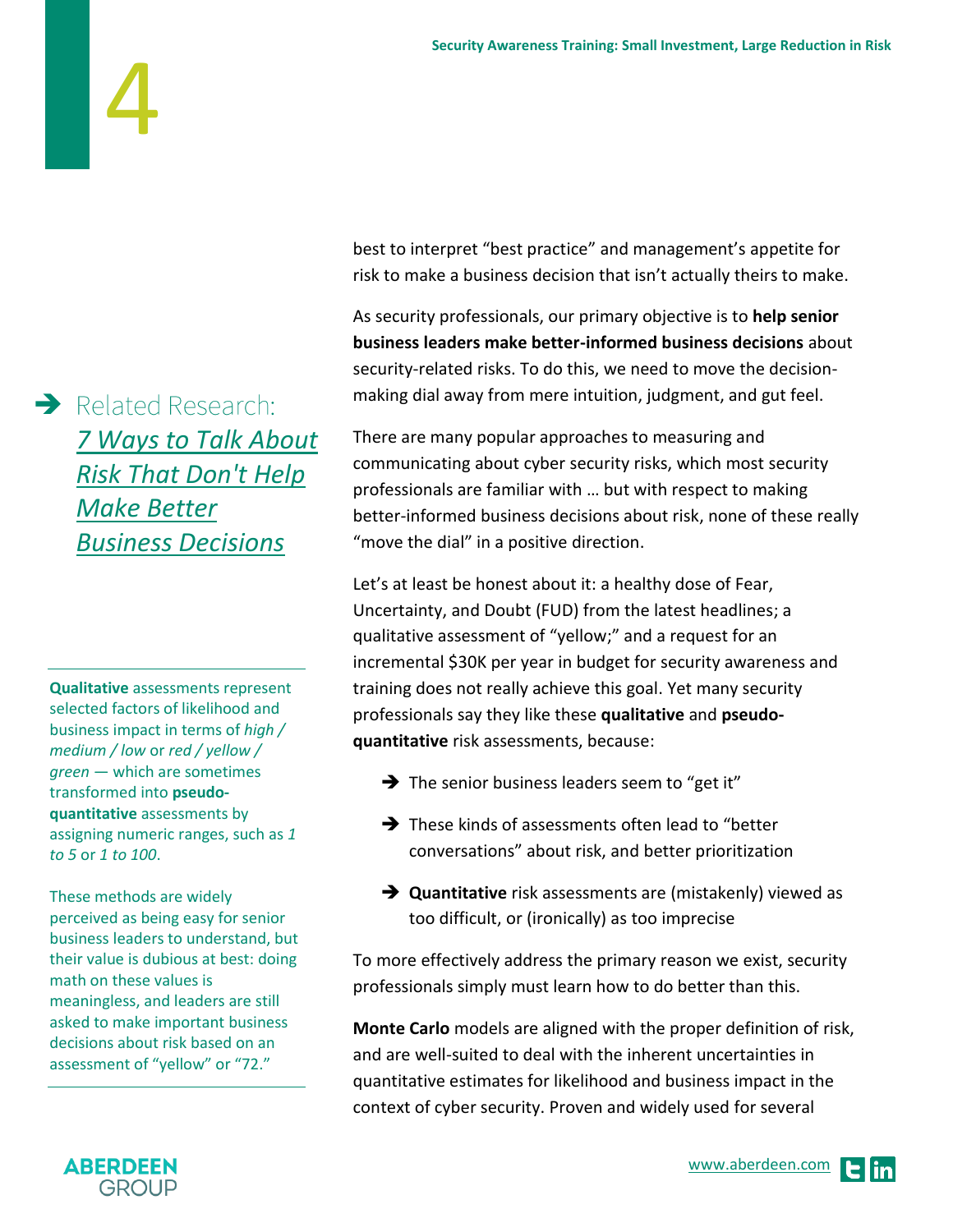In a **Monte Carlo** analysis, each variable in a calculation is expressed as a *range* (lower bound, upper bound) and a *shape* (probability distribution) — as opposed to as a single, static value.

The relevant calculations are then carried out based on a randomly selected value from the probability distribution for each variable, over many (say, 10,000) independent iterations.

In doing so, the result is also expressed as a range and distribution — as opposed to a single, static value such as "the average cost of a data breach is \$201 per record" or "the average scrap learning rate is 45%."

Most importantly, the result can then be represented in terms of both *how likely* and *how much business impact* — i.e., in terms of *risk*, as risk is properly defined.

decades across a diverse range of industries and applications, Aberdeen has been successfully using Monte Carlo analysis to gain insights into security-related risks for the last four years.

To illustrate, let's **quantify the risk of phishing attacks,** and **the value of an investment in security awareness training for reducing that risk**.

## Quantifying the Risk of Phishing Attacks

A quantitative risk analysis starts by *factoring* (e.g., see The Open Group [Standard for Risk Taxonomy\)](https://www2.opengroup.org/ogsys/catalog/C13K) the key elements of likelihood and business impact. Aberdeen's simple model for factoring the annualized risk of phishing attacks is outlined in Table 1.

## **Table 1: Factoring the Annualized Risk of Phishing Attacks**

| <b>Factors Related to the Likelihood</b><br>of Phishing Attacks                                                                                              | <b>Factors Related to the Business</b><br><b>Impact of Phishing Attacks</b>                                                                                                                   |
|--------------------------------------------------------------------------------------------------------------------------------------------------------------|-----------------------------------------------------------------------------------------------------------------------------------------------------------------------------------------------|
| • Likelihood of experiencing at least<br>one phishing attack in the next 12<br>months                                                                        |                                                                                                                                                                                               |
| If attacked, number of phishing<br>attacks experienced per year                                                                                              |                                                                                                                                                                                               |
| " Likelihood that a phishing attack<br>will be successful (i.e., user "click<br>rates")                                                                      | ■ Damage to reputation / brand<br>(i.e., from public disclosures of<br>successful attacks)                                                                                                    |
| <b>Percentage of user actions that</b><br>result in a need for response,<br>remediation, and recovery (e.g.,<br>endpoint infections, account<br>compromises) | " Lost productivity of users during<br>the time of response, remediation,<br>and recovery (i.e., how long to<br>respond; cost of user time;<br>percentage of user productivity<br>truly lost) |
| Percentage of user actions that<br>result in a successful data breach                                                                                        | ■ Cost of a data breach                                                                                                                                                                       |

Source: Aberdeen Group, July 2017

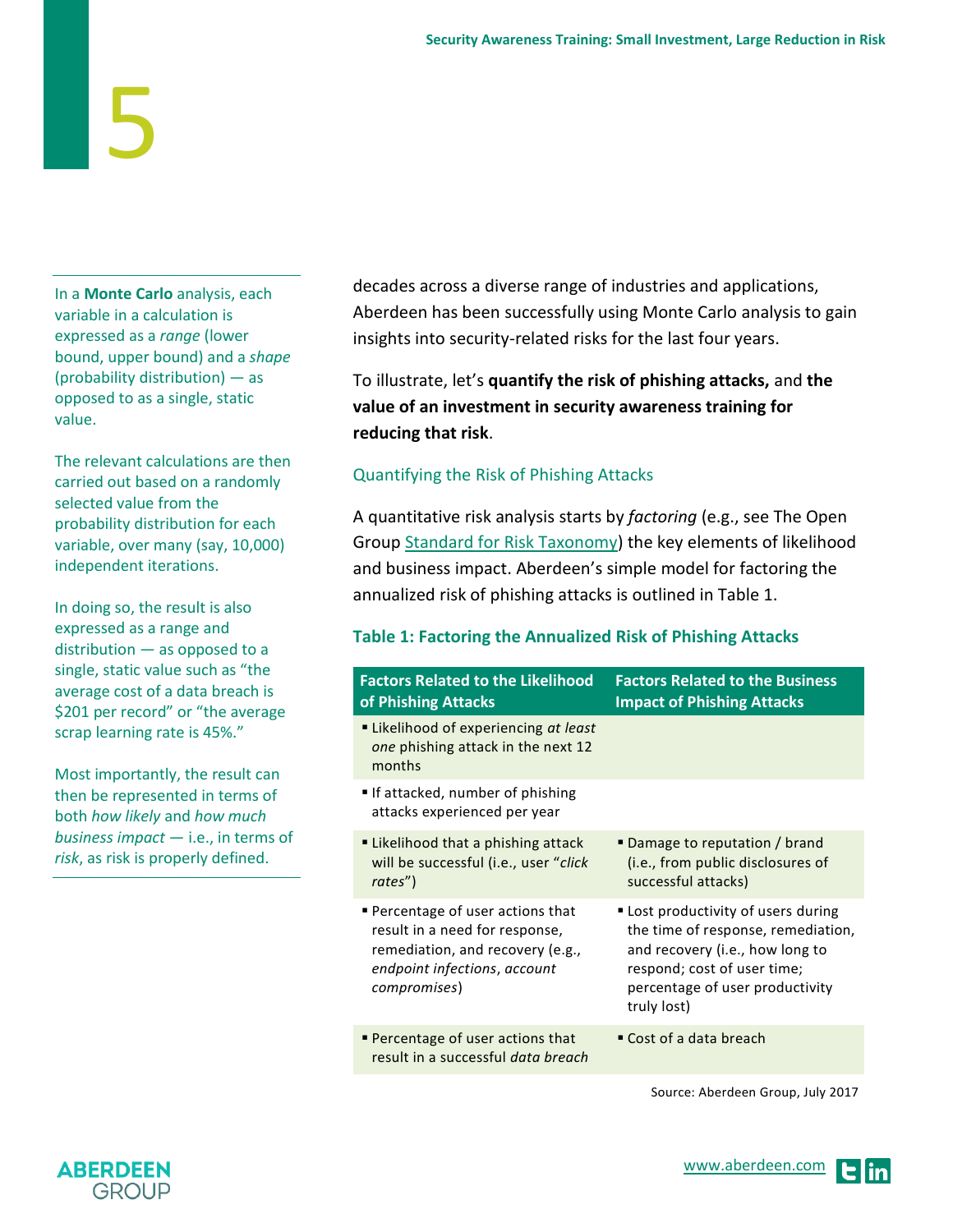**The factors in Aberdeen Group's quantitative risk analysis are influenced and informed by empirical, publicly available insights about phishing attacks, such as those published annually in the Wombat Security**  *[State of the Phish](https://info.wombatsecurity.com/state-of-the-phish)* **report and the Verizon**  *[Data Breach](http://www.verizonenterprise.com/verizon-insights-lab/dbir/)  [Investigations Report](http://www.verizonenterprise.com/verizon-insights-lab/dbir/)***, along with analyst estimates based on Aberdeen [research.](http://aberdeen.com/_aberdeen/it-security/ITSA/practice.aspx)**

6

These factors are influenced and informed by empirical, publicly available insights about phishing attacks, such as those published annually in the Wombat Security *[State of the Phish](https://info.wombatsecurity.com/state-of-the-phish)* (SOTP) report and the Verizon [Data Breach Investigations Report](http://www.verizonenterprise.com/verizon-insights-lab/dbir/) (DBIR), along with analyst estimates based on Aberdeen Group [research.](http://aberdeen.com/_aberdeen/it-security/ITSA/practice.aspx)

The next step is to use the best available data to establish a *range* (i.e., a lower bound, and an upper bound) and a *shape* (i.e., a probability distribution, within that range) for each of the factors. For example, the 2016 SOTP report found that about 85% of all organizations experienced at least one phishing attack over a 12 month period — for which Aberdeen model the likelihood as a range of 0% to 100%, with a probability distribution whose "fat" part is around 85%. This quantitative approach to risk assessment reflects the inherent **uncertainties** in the factors of likelihood and business impact for cyber security risks: computations based on precise values, if they were possible, would result not in *risks* but in *facts*. Remember, the goal is not to be precise — the goal is to help senior business leaders make a better-informed business decision than mere intuition and gut feel.

At this point, quantifying the annualized risk of phishing attacks can achieved using standard Microsoft Excel, based on carrying out the relevant calculations using a randomly selected value from the probability distribution for each variable over 10,000 independent iterations. The result is also expressed as a range and distribution, can then be represented in terms of both how likely and how much business impact — exactly what we are looking for.

## *The Annualized Risk of Phishing Attacks in the Private Sector*

For the **private sector** as a whole (i.e., across all industries for which empirical data on click rates and data breaches is available), Aberdeen's Monte Carlo model estimates the annualized risk of

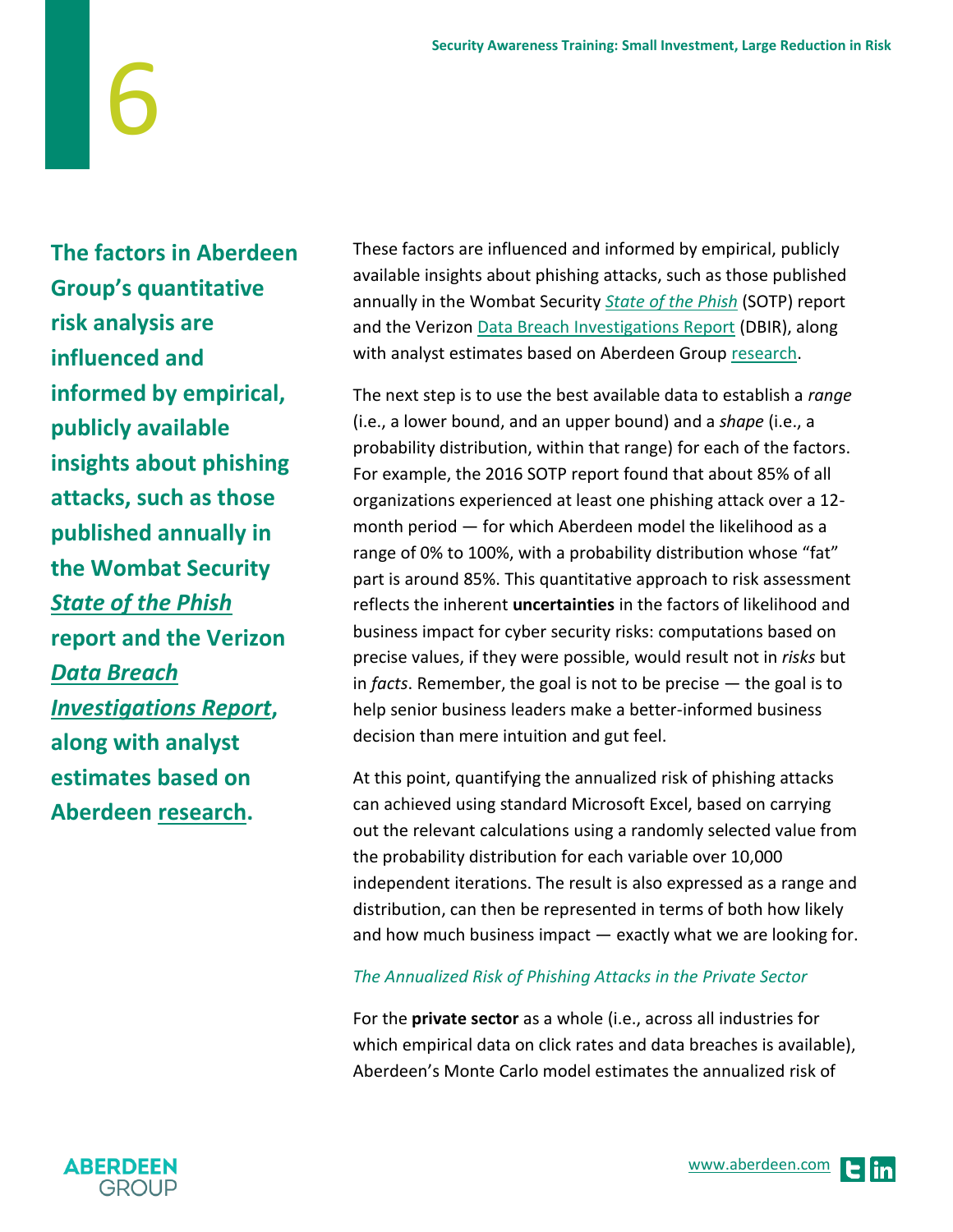**For the private sector, the annualized business impact of phishing attacks before security awareness and training — based on the lost productivity of 1K users and a data breach of 100K to 1M records is estimated to be between \$0 and \$10M, with a median of about \$250K.**

7

phishing attacks as follows, based on the lost productivity of **1,000 users** and a data breach of **100K to 1M records**:

- The **median** annual business impact of phishing attacks under the status quo is **about \$250K**
- On an annualized basis, there's a **90% likelihood** that phishing attacks in this scenario will cost **more than \$0**, and a **10% likelihood** that phishing attacks will cost **more than \$10M** (i.e., this is the *80% confidence interval*)

Take special note of the difference between the lower end of the range and the median (*\$0 to \$250K*), as compared to the much larger difference between the median and the upper end of the range (*\$250K to \$10M*). The inherent asymmetry (*skew*) of this risk distribution is a perfect illustration of the **"long tail"** of risk that is so common in the context of cyber security: Most of the time the business impact may be below some acceptable threshold, but there is also be a material likelihood that the business impact is unacceptably high.

Framing risks properly in this way — including insights into the often-catastrophic long tail — is critical to helping the owners of the risk make better-informed business decisions.

## *The Value of an Investment in Security Awareness and Training*

The first step in quantifying how an investment in security awareness and training for an organization's users reduces its annualized risk from phishing attacks is to estimate ranges and distributions for just three additional factors:

 The *reduction in user click rates*, as a result of the investment in security awareness and training for all users



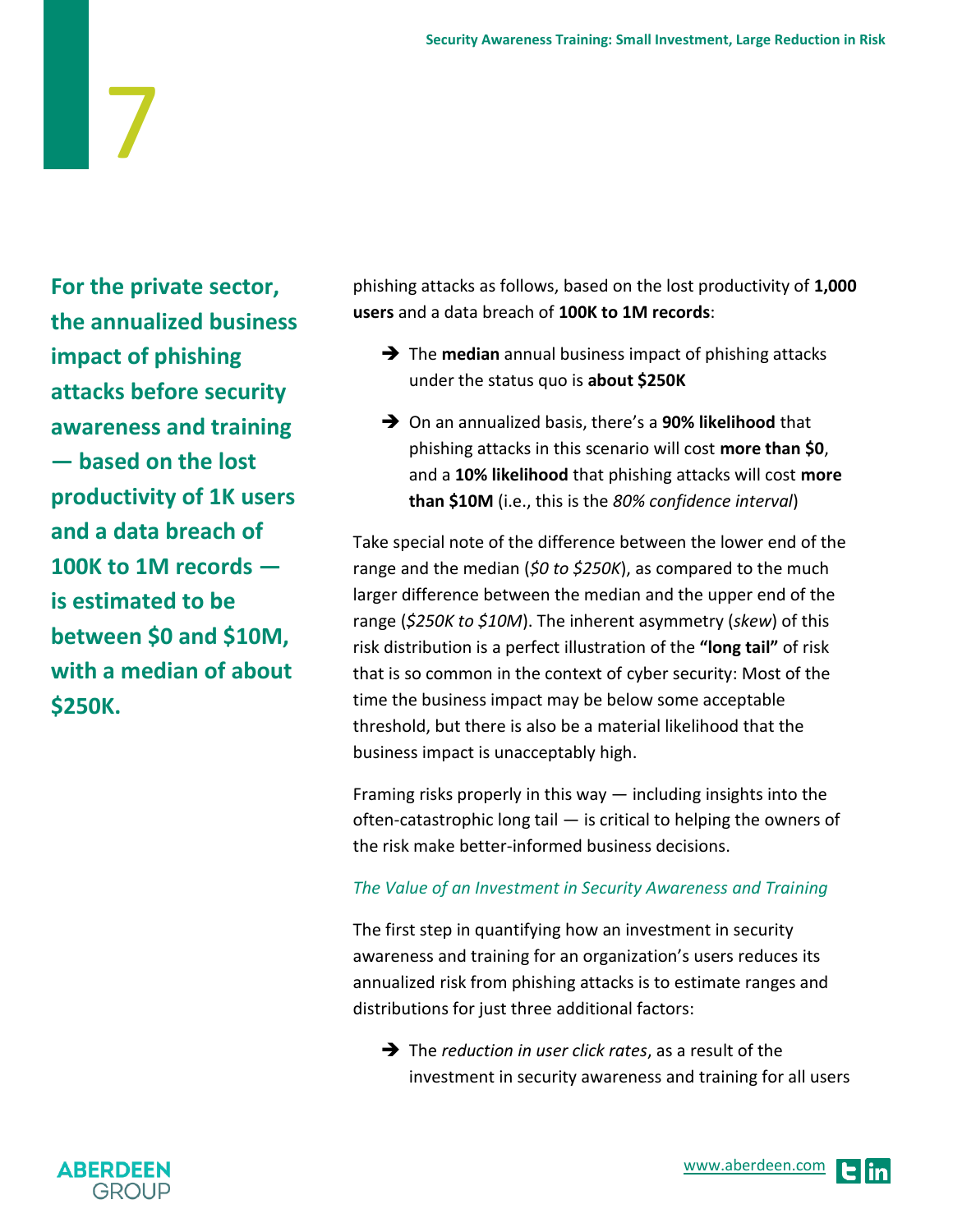**For the same scenario, an investment in security awareness training results in a median reduction in the annualized risk of phishing attacks of about 50%, and a median annual return on investment of about 5 times. Equally important, it reduces the potentially catastrophic "long tail" of the annualized risk of phishing attacks in this scenario by about \$6M, or approximately 2.5 times.**

- The *cost of security training* itself (e.g., the annualized cost per user, for training solutions from third-party specialists)
- The *investment in user learning* (i.e., the value of the time for all users to complete the security awareness training annually, along with that of a second round of remedial security awareness training for those users who fall for a simulated phishing attack after the initial round of training)

For the same scenario (public sector, 1K users, 100K to 1M records), the **median** annual business impact of phishing attacks is reduced to **about \$130K**, with an **80% confidence interval** of **between \$28K** (the cost of training for all users) and **\$4M** (the long tail). See Figure 2.

## **Figure 2: The Value of an Investment Security Awareness and Training, for Reducing the Annualized Risk of Phishing Attacks**



Source: Monte Carlo analysis, based on the productivity losses of 1K employees and a data breach of 100K to 1M records in the private sector; data adapted from Wombat 2016 SOTP and Verizon 2016 DBIR; Aberdeen Group, July 2017

Based on this analysis, an incremental investment in security awareness training results in a **median reduction in the annualized risk of phishing attacks of about 50%**, and a **median annual return on investment of about 5 times**.

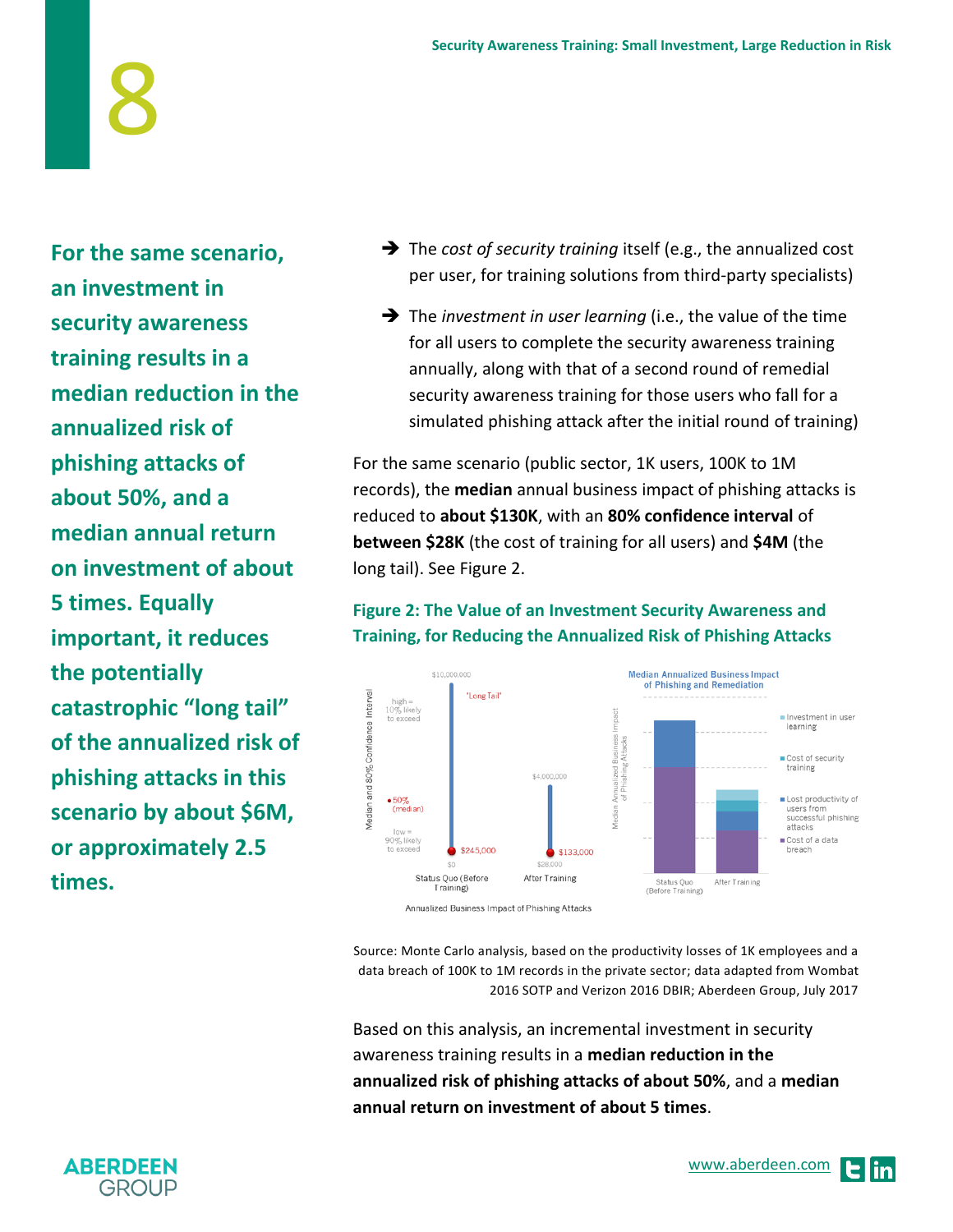Equally important, an incremental investment in security awareness training reduces the potentially catastrophic "long tail" of the annualized risk of phishing attacks in this scenario by **about \$6M, or approximately 2.5 times**.

## A Third Business Question About the Value of Security Awareness and Training — Which Security Professionals Can Now Deal With

Perceptive readers may have noticed that in the "before" scenario of Aberdeen's analysis the lower end of the range is \$0 (i.e., there's a chance that we'll get lucky, and have zero impact from phishing attacks over the next 12 months), while in the "after" scenario the lower end of the range is about \$28K (i.e., we're making a commitment to invest in security awareness training for all users). Senior business leaders are prone to notice this detail as well. This raises a third business question: **How likely is it that we will really be better off by making an investment in security awareness and training for our users — as opposed to by doing nothing at all?**

For many security professionals, these have traditionally been among the "deer-in-the-headlight" moments in making recommendations to senior business leaders, on which our resource allocation requests are made or broken.

Technical details, FUD-inducing headlines, averages, infographics, falsely precise calculations, and qualitative and pseudoquantitative assessments are not going to provide senior business leaders with any useful insights into this legitimate question. Fortunately, our quantitative analysis has *already produced* the insight we are looking for, which will help to address this legitimate business question with relative ease:

**A third business question that security professionals can now address: How likely is it that we will really be better off by making an investment in security awareness and training for our users — as opposed to by doing nothing at all?**

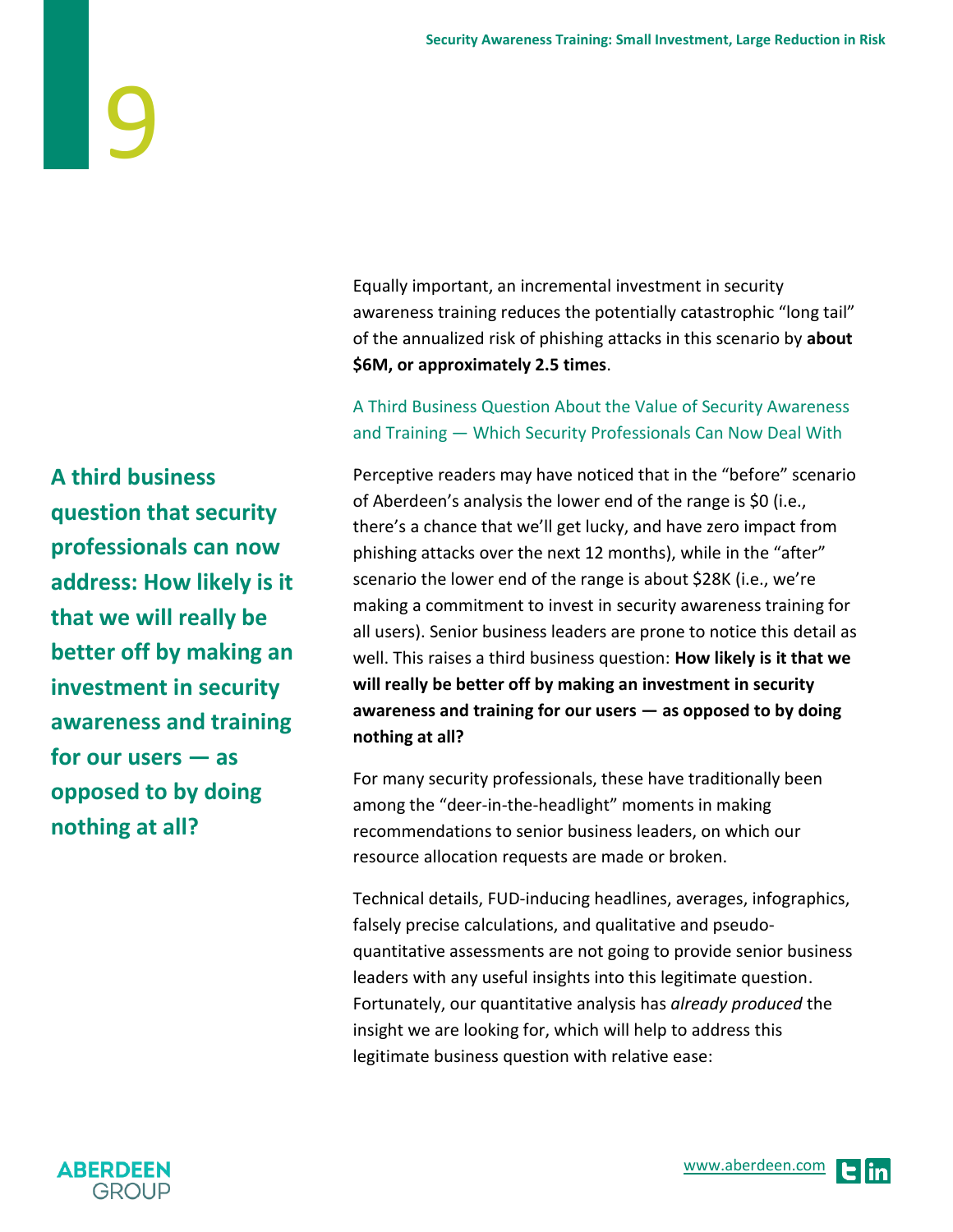**For the same scenario, the likelihood that an investment in security awareness and training for all users will cost less than the annualized business impact of phishing attacks is about 72%. That's a 28% likelihood of investing about \$28K "for nothing," and a 72% likelihood of a payoff as high as \$6M.** 

- $\rightarrow$  The likelihood that an incremental investment in security awareness and training for all users will cost less than the annualized business impact of phishing attacks is **about 72%**
- $\rightarrow$  However, the investment of about \$28K is extremely small, especially in comparison to the large payoff (about \$6M) of cutting off the long tail of the risk of phishing (see Figure 3)

This is an insight that speaks strongly in favor of the value of an investment in security awareness training — one which can only be discovered and described with a *quantitative* analysis. A qualitative, *red / yellow / green* approach to risk analysis simply does not help senior business leaders make better-informed business decisions about risk than mere intuition and gut feel.

## **Figure 3: Small Investment in Security Awareness and Training for Users, Large Reduction in the Annualized Risk of Phishing**



Source: Aberdeen Group, July 2017

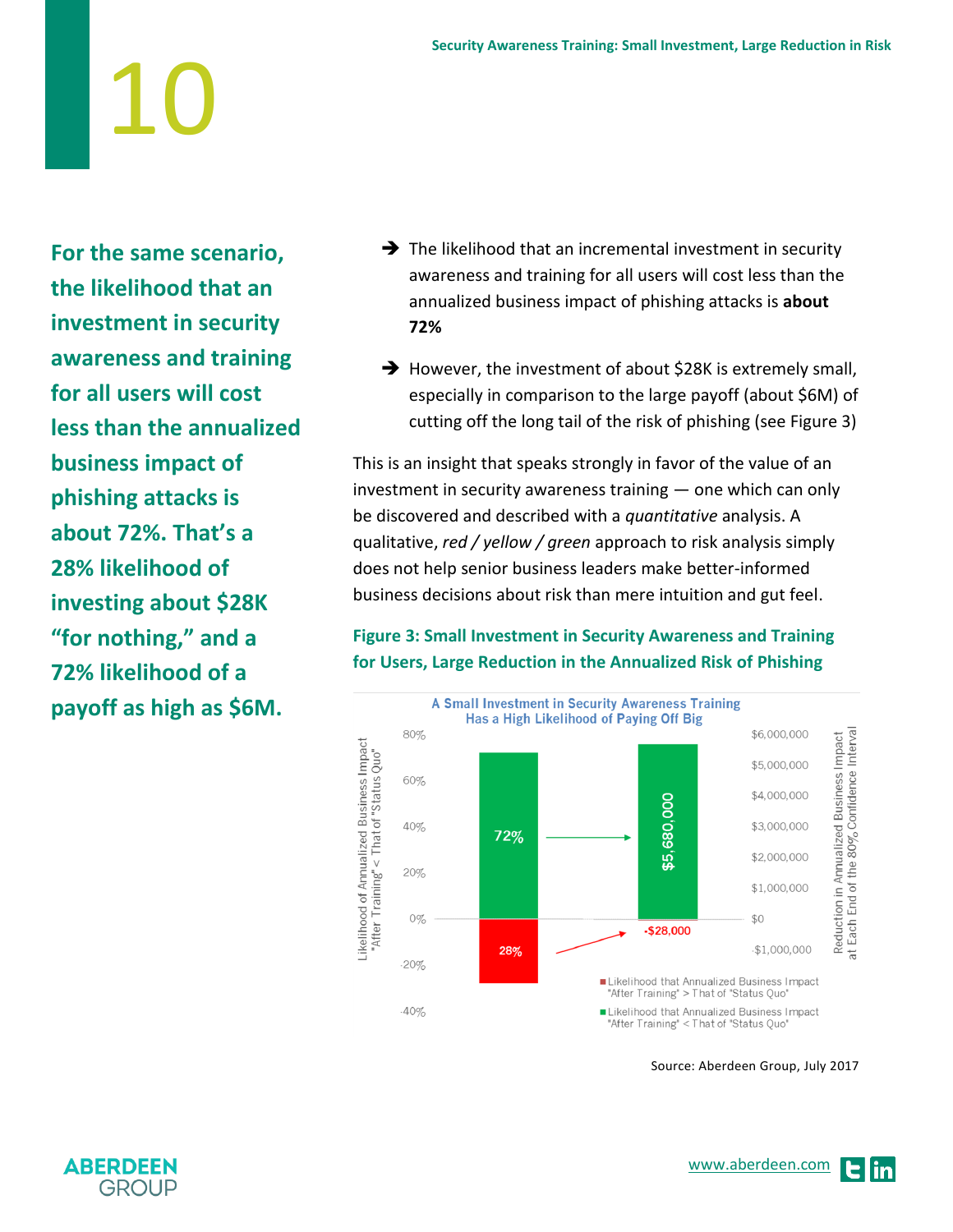What action the senior business leaders in any given organization will take as a result of this analysis is by no means certain. That is, they may decide to *accept* the risk; *ignore* the risk (which is an inferior form of acceptance); *transfer* the risk to another party; or take steps to *manage* the risk to an acceptable level. The role of the security professional is to *advise* and *recommend*; it falls to the senior business leader to *decide*, based on the organization's appetite for risk.

## Summary and Key Takeaways

- The leading driver for enterprise investments in **security awareness and training** for their users is to **reduce the cyber security risks** related to user behaviors. This raises an interesting, and important, question: On what basis is the business decision to invest in security awareness and training being made?
- The primary objective of security professionals is to **help senior business leaders make better-informed business decisions** about security-related risks. To do this, we need to move the decision-making dial away from mere intuition, judgment, and gut feel.
- $\rightarrow$  In this context, there are two business questions that security professionals must learn how to deal with more effectively: **What's the risk of phishing attacks? How will an investment in security awareness and training for our users reduce that risk?**
- **Qualitative** and **pseudo-quantitative** assessments are widely perceived as being easy for senior business leaders to understand, but their value is dubious at best: doing

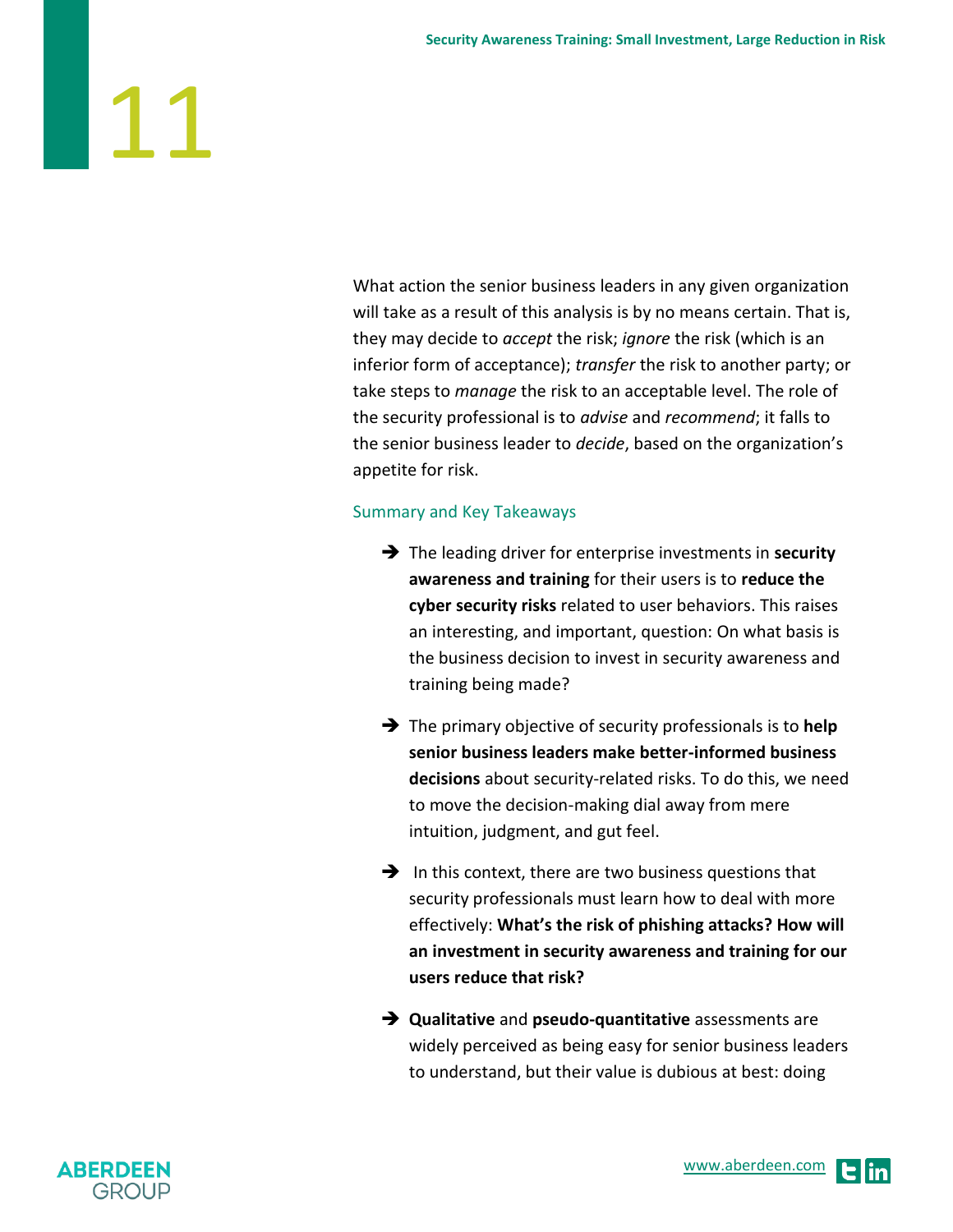math on these values is meaningless, and leaders are still asked to make important business decisions about risk based on an assessment of "yellow" or "72."

- **Monte Carlo** models are aligned with the proper definition of risk, and which are well-suited to deal with the inherent uncertainties in **quantitative** estimates for likelihood and business impact in the context of cyber security.
- $\rightarrow$  The factors in Aberdeen Group's quantitative risk analysis are influenced and informed by empirical, publicly available insights about phishing attacks, such as those published annually in the Wombat Security *[State of the](https://info.wombatsecurity.com/state-of-the-phish)  [Phish](https://info.wombatsecurity.com/state-of-the-phish)* report and the Verizon *[Data Breach Investigations](http://www.verizonenterprise.com/verizon-insights-lab/dbir/)  [Report](http://www.verizonenterprise.com/verizon-insights-lab/dbir/)*, along with analyst estimates based on Aberdeen [research.](http://aberdeen.com/_aberdeen/it-security/ITSA/practice.aspx)
- For the *private sector*, Aberdeen's Monte Carlo analysis estimates the annualized business impact of phishing attacks before security awareness and training — based on the lost productivity of *1K users* and a data breach of *100K to 1M records* — to be **between \$0 and \$10M**, with a **median of about \$250K**.
- $\rightarrow$  The difference between the lower end of the range and the median (*\$0 to \$250K*), as compared to the much larger difference between the median and the upper end of the range (*\$250K to \$10M*) is a perfect illustration of the **"long tail"** of risk that is so common in the context of cyber security. Framing risks properly in this way is critical to helping the owners of the risk make better-informed business decisions.
- $\rightarrow$  For the same scenario, Aberdeen's Monte Carlo analysis estimates that an investment in security awareness training results in a **median reduction in the annualized**



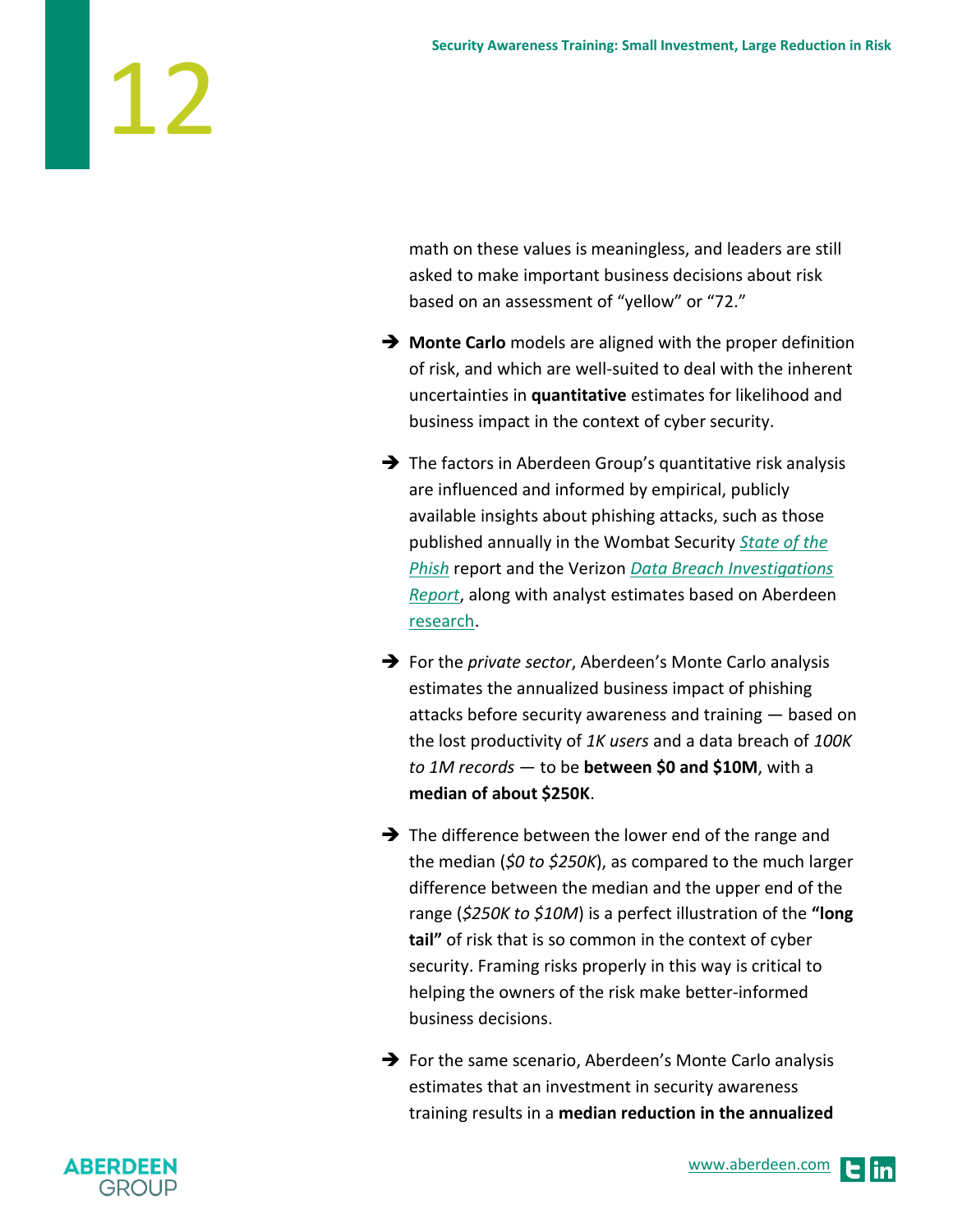**risk of phishing attacks of about 50%**, and a **median annual return on investment of about 5 times**. Equally important, it reduces the potentially catastrophic "long tail" of the annualized risk of phishing attacks in this scenario by **about \$6M**, or **approximately 2.5 times**.

- $\rightarrow$  A third business question that security professionals can now address: **How likely is it that we will really be better off by making an investment in security awareness and training for our users — as opposed to by doing nothing at all?**
- $\rightarrow$  For the same scenario, Aberdeen's Monte Carlo analysis estimates that the likelihood that an investment in security awareness and training for all users will cost less than the annualized business impact of phishing attacks is **about 72%**. That's a 28% likelihood of investing about \$28K "for nothing," and a 72% likelihood of a payoff as high as \$6M.
- **This is an insight that speaks strongly in favor of the value of an investment in security awareness training** — one which can only be discovered and described with a *quantitative* analysis. A qualitative, *red / yellow / green* analysis simply does not help senior business leaders make better-informed business decisions.
- $\rightarrow$  Even so, the action that the senior business leaders in any given organization will take as a result of this analysis is by no means certain. They may decide to *accept* the risk; *ignore* the risk (which is an inferior form of acceptance); *transfer* the risk to another party; or take steps to *manage* the risk to an acceptable level. The role of the security professional is to *advise* and *recommend*; it falls to the